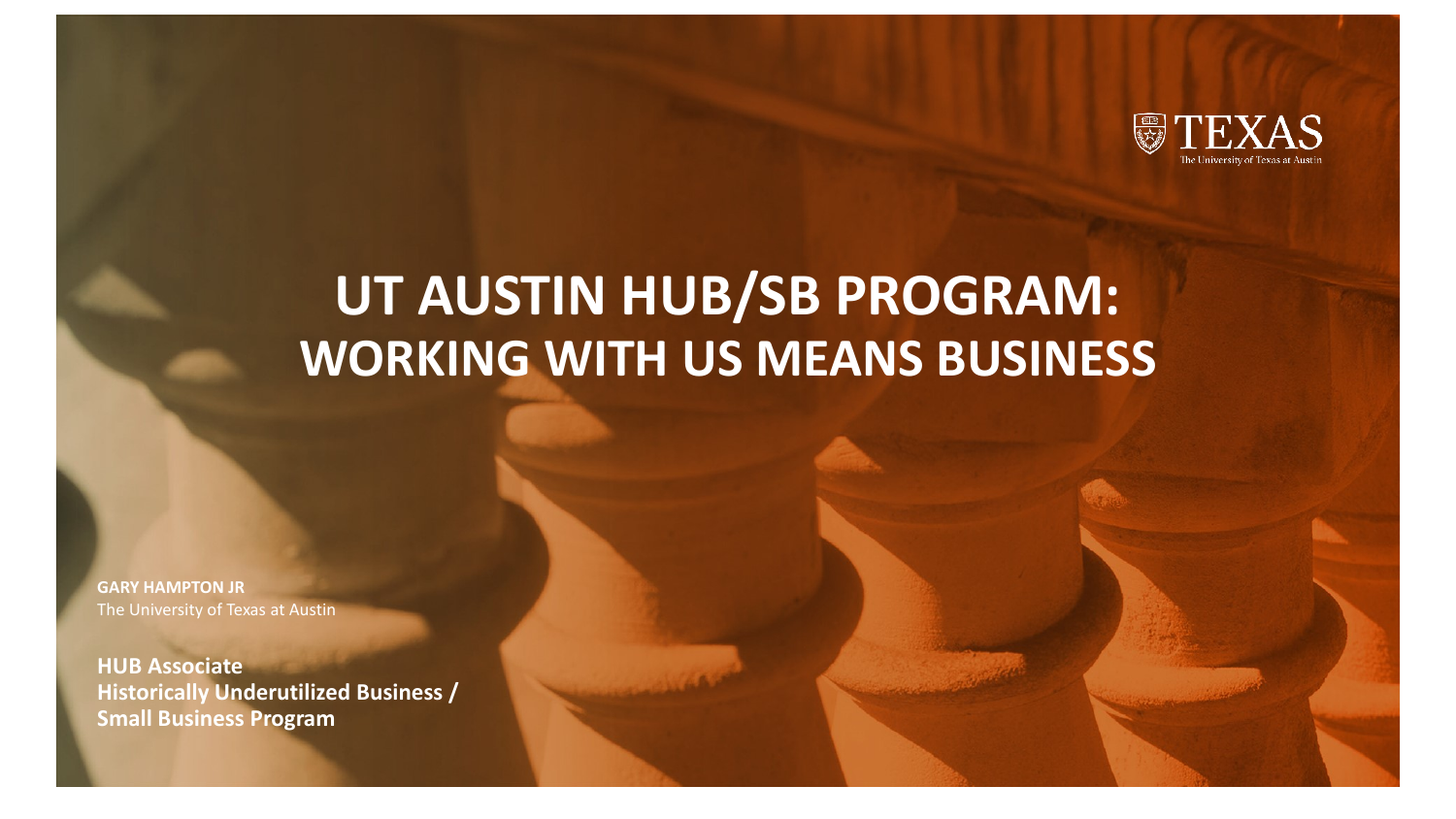The University of Texas at Austin<br>Procurement and Payment Services

## **"City within a city"**

## **Over 50,476 Students Over 3,722 Faculty Over 24,000 Employees**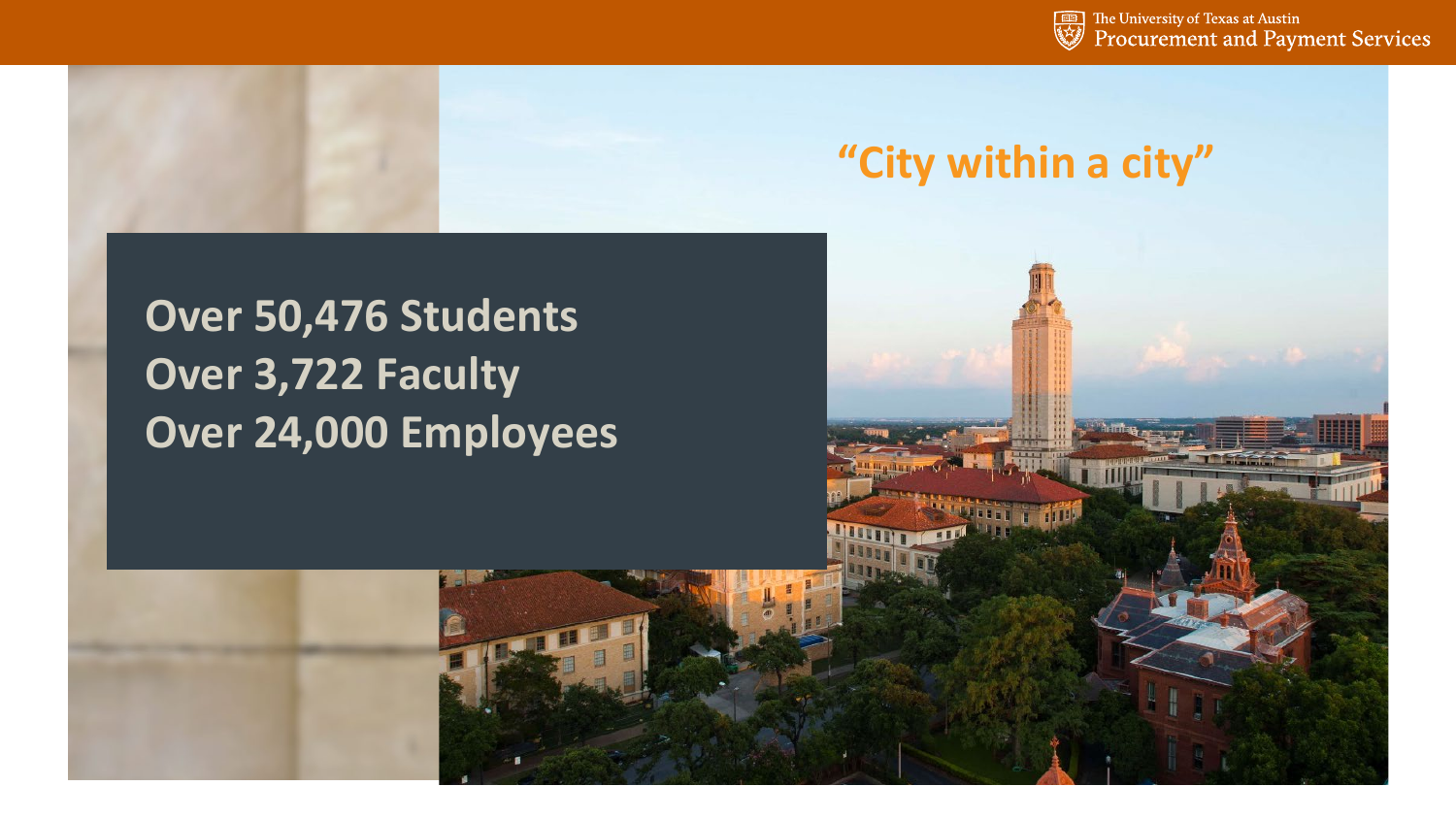

### **Procurement and Payment Services**



#### HUB/SB

Administers the State of Texas Historically Underutilized Business and the Federal Small Business programs for the university.

#### Payment Services

Maintains the vendor identification system and creates and approves vendor payments

*Serving UT Austin as a trusted partners while providing integrated procure to payment support.*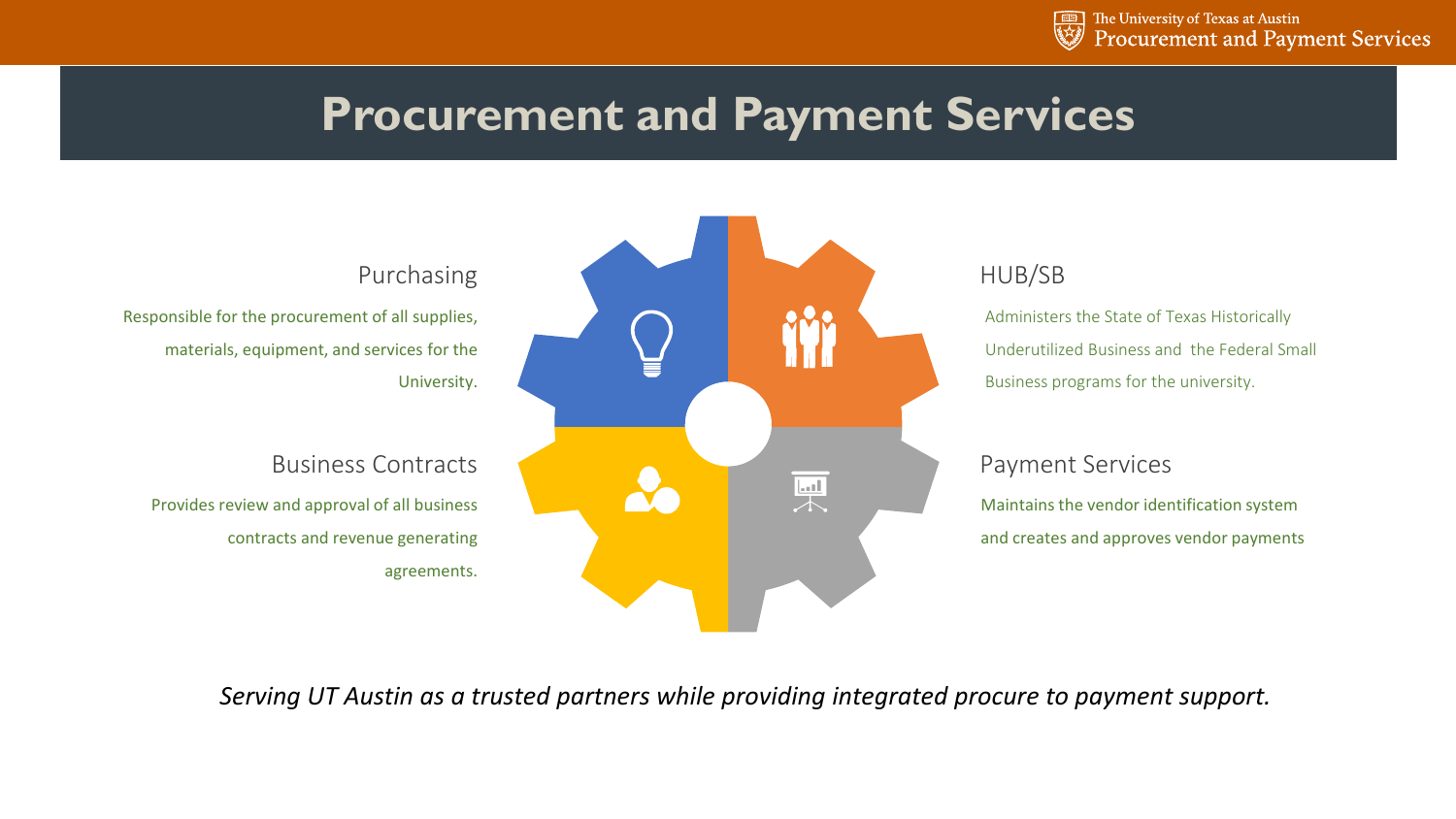

### **Financial and Administrative Services**

**Facilities Planning Management** • **PMCS**

• **CPC**

**Diversity Innovation Integrity Service Stewardship Teamwork**

**Procurement and Payment Services**  • **HUB**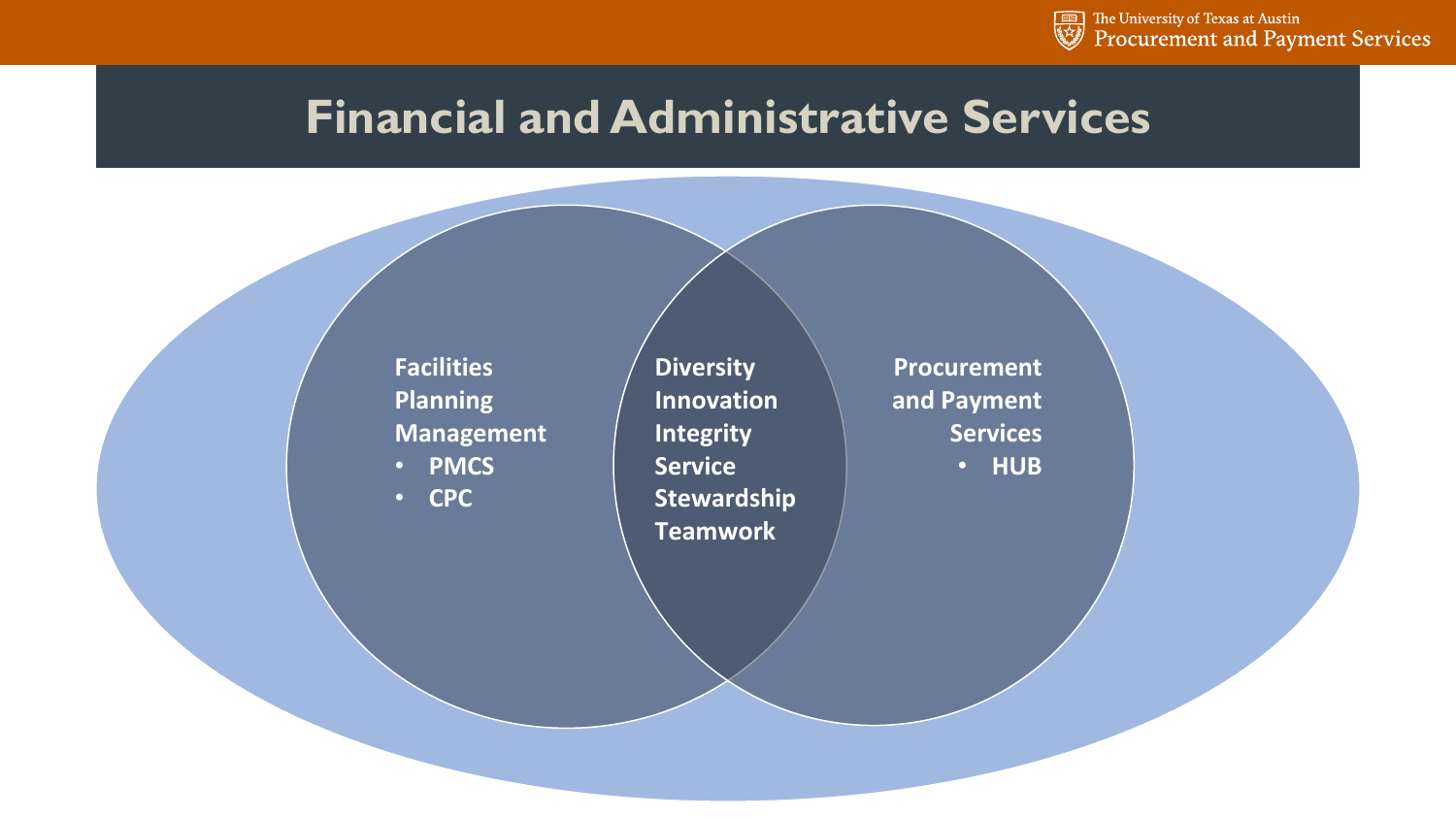

# **Ongoing Agreements**



- Technical Service Providers (TSP)
	- Multiple Expirations
- Professional Services Master Agreements
	- Scheduled re-bid 2022
- Job Order Contracts
	- Scheduled re-bid 2022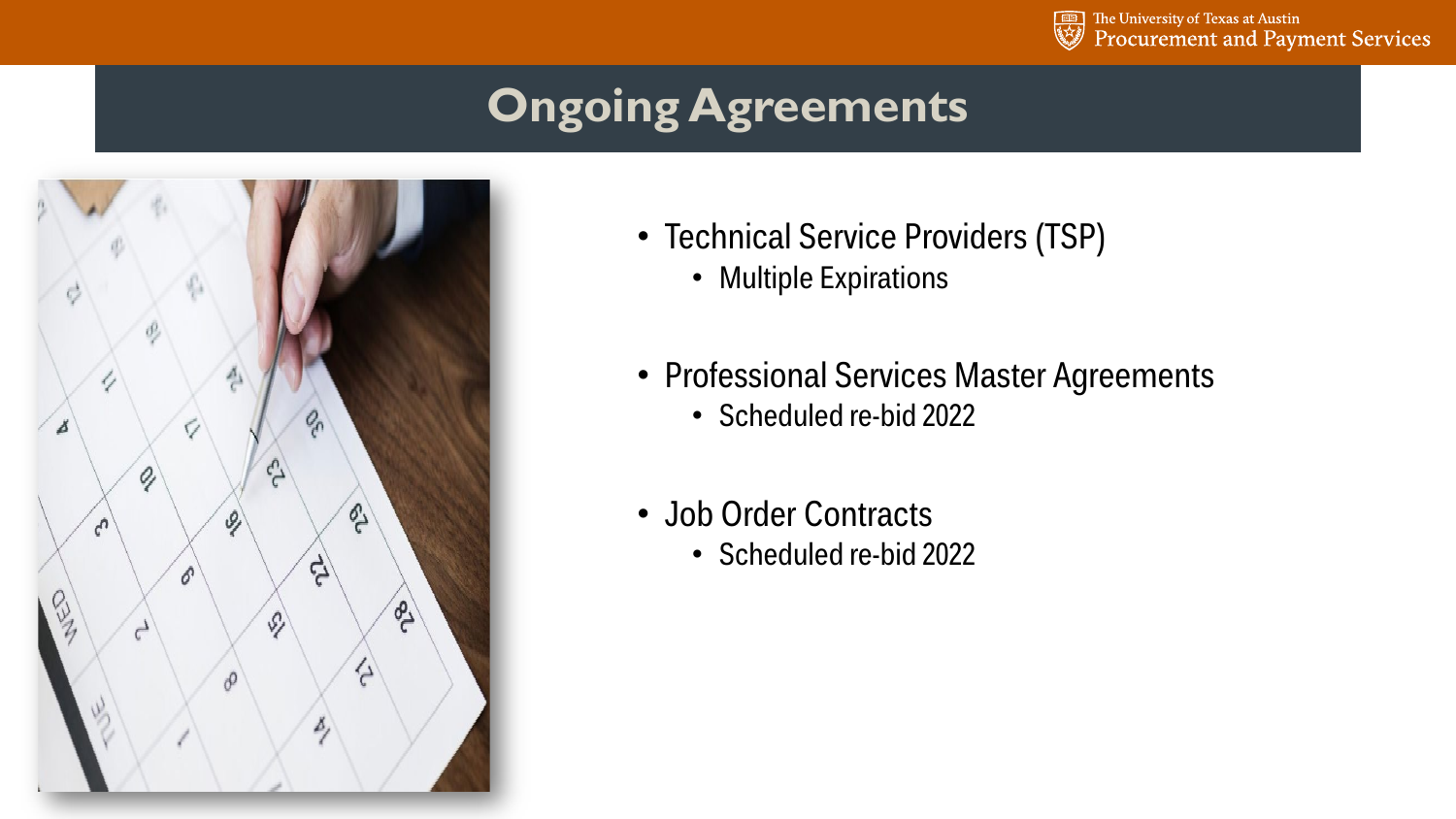

# **Upcoming Opportunities**

| <b>Delivery</b><br><b>Method</b> | <b>Description</b>                                                                                                                                                                                                                                                                                                                                                                                                                                                                                                                                                                                                                                  | <b>Timeframe</b>                                    | <b>Est. Dollar Value</b> |
|----------------------------------|-----------------------------------------------------------------------------------------------------------------------------------------------------------------------------------------------------------------------------------------------------------------------------------------------------------------------------------------------------------------------------------------------------------------------------------------------------------------------------------------------------------------------------------------------------------------------------------------------------------------------------------------------------|-----------------------------------------------------|--------------------------|
| <b>CMR</b>                       | 22CMR001 - SSB - Pharmacy Renovation - Renovation of SSB 1.100<br>suite and 3.410 suite for New Student Services, Texas Parents, Strategy,<br>Planning & Evaluation.                                                                                                                                                                                                                                                                                                                                                                                                                                                                                | Current; Envelopes Due February<br>22, 2022         | $$1.8M - $2.1M$          |
| <b>CSP</b>                       | 22CSP005 - TNH Replace/Repair Roofing Project Townes Hall (TNH) -<br>TILE ROOF REPLACEMENT: Remove existing clay tile roof and flashings<br>at approximately 11,200 square feet. Install new 2-ply high<br>temperature self-adhered underlayment with a minimum R-30 roof<br>insulation and plywood as indicated in the Drawings. ROOF<br><b>DRAINAGE:</b> Remove and install new sheet metal gutters and drains at<br>existing locations. DORMERS: Remove and install new copper cladding,<br>louvers, and windows at dormers. LIGHTNING PROTECTION: Install<br>new lightning protection system and provide UL or LPI Master Label<br>Certificate. | <b>Current: Envelopes Due: February</b><br>22, 2022 | $$1.2M - $1.5M$          |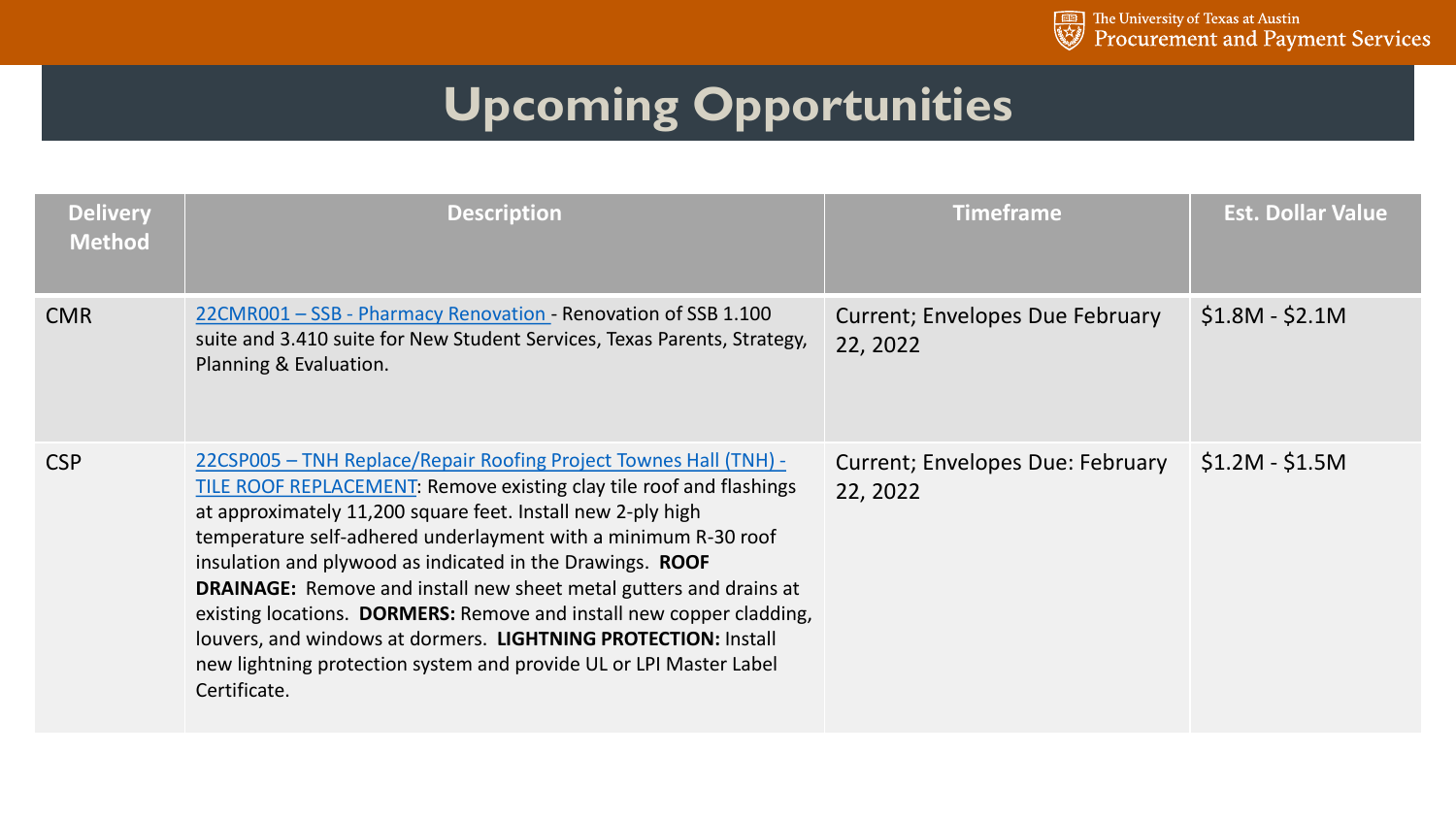

# **Top 5 Tips DO YOUR HOMEWORK MONITOR current bid listings INTRODUCE**<br>your business **STATE 2 TFIED** Get with the state of Texas